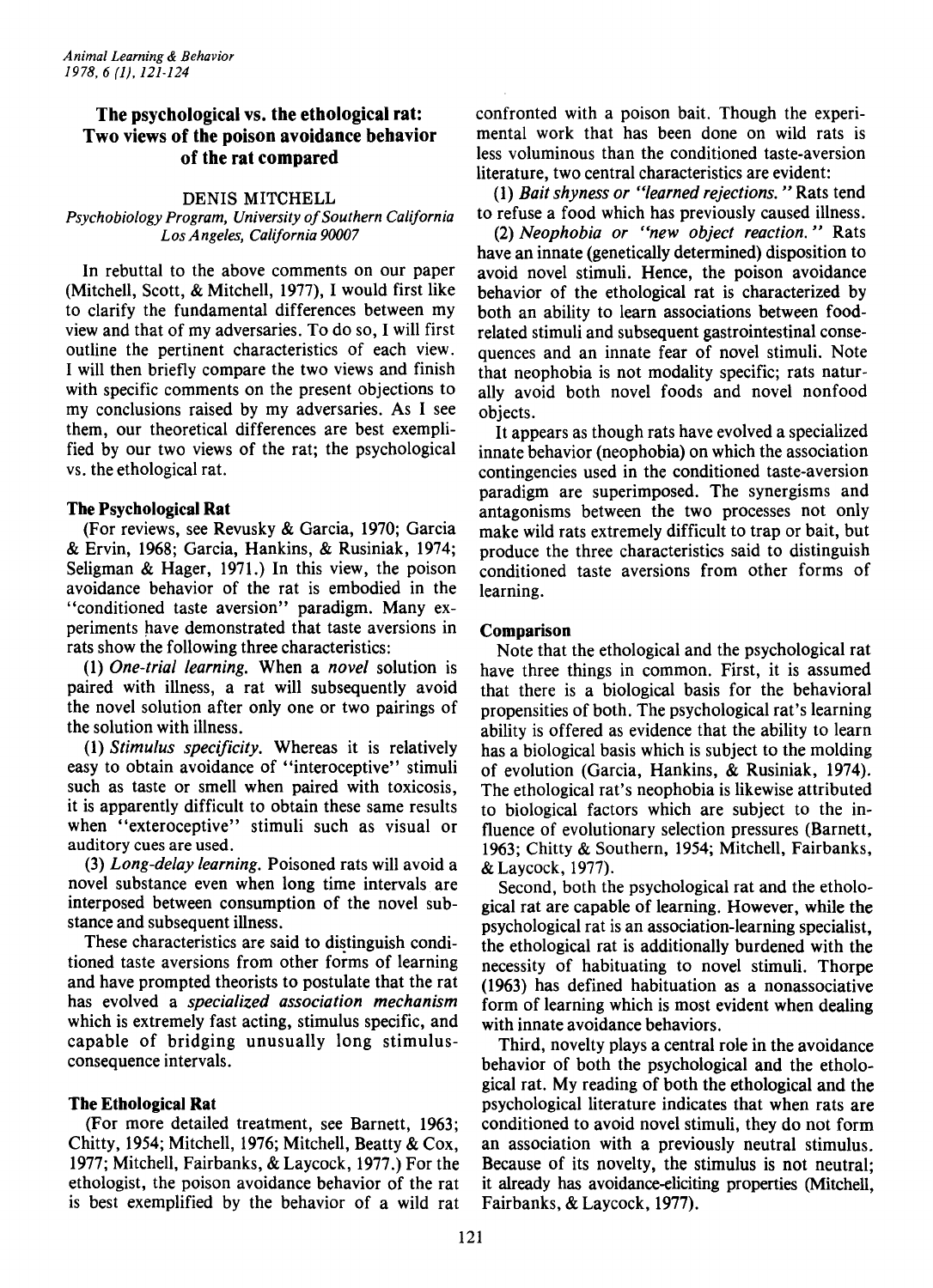Stripped to its barest essentials, then, the present dispute, as I see it, is this: I cannot accept either the prior or present conclusions of my adversaries, because they do not "fit" with my own observations on the poison avoidance behaviors of wild rats. They cannot accept my conclusions because they insist that they have repeatedly controlled for nonassociative factors and found them to be unimportant. Revusky claims that he is running better controls, Garcia claims he ran the same controls as my colleagues and I and found no effect, and Smith claims that neophobia controls are superfluous when a long-term, two-bottle test is used.

In his comments, Smith (1978) suggests that procedural differences among the various studies we are citing are a significant cause of our disagreements. I could not agree more. But, while he suggests that a long-term test will obviate the need for neophobia controls. I believe that such tests only obscure underlying mechanisms. I doubt very much if he could use his 24-h test on wild or even wild  $\times$  domestic strains and still fail to find an expression of neophobia (Mitchell, 1976; Mitchell, Fairbanks, & Laycock, 1977). However, for the sake of argument, suppose that one does as Smith suggests and uses a long-term test that reveals no neophobia or habituation in the control groups. Does this failure to observe a behavioral manifestation of neophobia and its subsequent habituation in the control groups necessarily prove that they are not involved in the avoidance behavior of the experimental groups? In previous papers, we have shown that lack of a preference for one food source over another does not mean that rats cannot distinguish between the two on the basis of novelty alone. For example, after considerable habituation to both a familiar and a novel food source, even laboratory rats still retain a neophobic disposition toward the more novel of the two, as evidenced by the ability of a noncontingent poisoning to either reinstate or prolong the avoidance of the more novel food source (Mitchell, Hoch, & Fitzsimmons, 1975; Mitchell, Kirschbaum, & Perry, 1975).

In one of these experiments (Mitchell, Kirschbaum, & Perry, 1975; Experiment 2), we found that when we paired consumption from a familiar food container with toxicosis and subsequently offered the animals a choice between the familiar and a novel container, the rats did not avoid the stimulus paired with poisoning (the familiar container), but the more novel one. In addition to our own data, several authors, who include among their number at least one of my present adversaries, have reported that within the context of the conditioned taste-aversion paradigm the relative novelty of a given substance is a better predictor of preference following treatment than are the contingencies of the poisoning (Revusky

& Bedarf, 1967; Richter, 1953; Wittlin & Brookshire, 1968). I submit that these are precisely the effects one who was looking for a manifestation of neophobia in the contingently poisoned experimental groups would expect.

I cannot therefore agree with Smith's assertion that "nonassociative factors do not matter when a long-term test is used." In my view, whether a given experimental procedure is sensitive enough to detect a given mechanism (neophobia) *does* matter, especially when one concludes that the only thing that matters is a mechanism not excluded by the procedure (association learning).

My own reading of the literature has convinced me that at the very least there has been a certain cavalier attitude toward noncontingently poisoned control groups within the context of conditioned taste aversions. Smith's reason for omitting these controls from one of the papers we cited (Smith & Roll, 1967) is a case in point. In his own words: "We did not because there was such a history in our laboratory of that control group showing no evidence of conditioning." Clearly this statement was then, and is now, more true of sham controls (animals given a sham injection after drinking saccharin) than it was or is of noncontingently poisoned controls, but the former controls were included while the latter were seen as unnecessary (Smith & Roll, 1967). If sham controls are routinely included in spite of the fact that they virtually never show a saccharin avoidance, why are noncontingently poisoned controls, which often show a saccharin avoidance, so often omitted?

Garcia's (l978) coy comments on our paper (Mitchell, Scott, & Mitchell, 1977) leave little doubt that he is defending the view that a flavor-illness association alone can account for the avoidance behavior seen in the groups presented with saccharin prior to treatment. However, in his above comments, he fails to acknowledge the fact that the group of animals which was poisoned 6 h after drinking saccharin subsequently showed an extinction curve that was not significantly different from those shown by the groups presented with water prior to treatment.

Though he is willing to admit that neophobia is a "real" phenomenon and that the animals given water prior to treatment show both neophobia and its subsequent habituation, Garcia evidently believes that neophobia is somehow turned off when one initiates a conditioning procedure. I cannot agree with the implication that when an association learning mechanism is used, it completely replaces nonassociative mechanisms. The behavioral classification of learning into various distinct forms, such as habituation, association learning, latent learning, and insight learning, does not necessarily mean that the underlying processes are mutually exclusive. In the great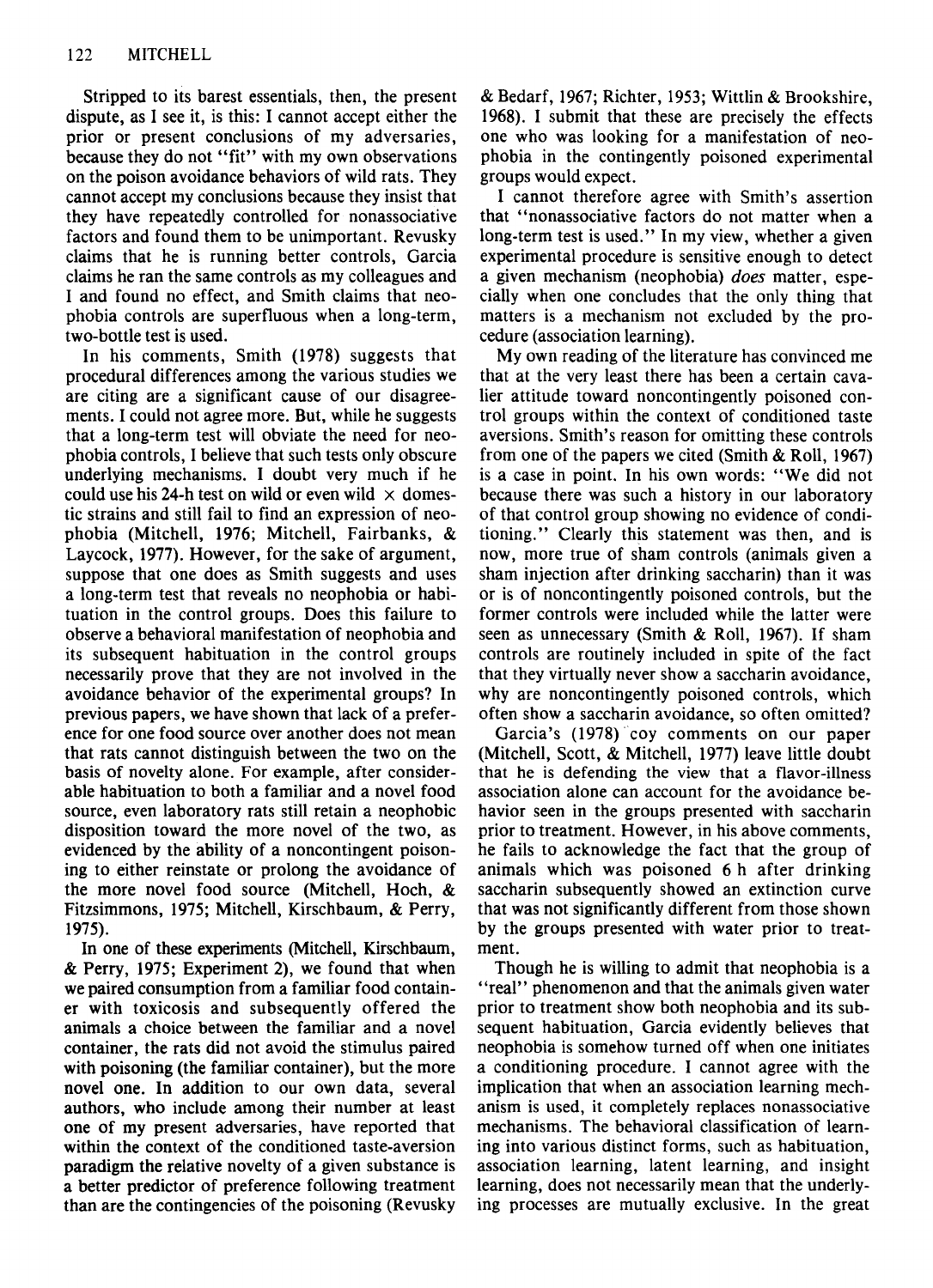from reinforcement than CS1 and, hence, it is more inhibitory. And, even granting the possibility of CS2-CS1 association, it is not altogether certain that one should expect CS1 responding to exceed CS2 responding; perhaps, if the animal anticipates both CSI and the US, it should respond more to CS2 than to CSI (CS2 has two sources of excitation, CS1 has only one).

Although we have emphasized the fact that our methods isolate the association of conditioned stimuli, it is clear that these associations would never have been manifested were it not for the fact that food delivery followed CS2-CS1 pairings. With our procedures, food presentation is necessary for producing keypecking. The question of whether food presentation is also necessary for association formation between CS2 and CS1 is not answered by the present experiments (see Browne, 1976, and Zentall & Hogan, 1975, for evidence pertinent to this question with first-order conditioning procedures). Nor is the equally interesting question of whether the associations formed involve sensory-sensory or sensorymotor neural connections (see Rashotte, Griffin, & Sisk, 1977, and Rescorla, 1973, 1977, for data bearing on this question). We hope that our methods will be as helpful in elucidating these issues as they were in producing reliable CS-CS conditioning effects.

And finally, the present results indicate that not only are associations between conditioned stimuli rapidly formed, but also that when formed, these associations are quite stable and persistent. This contrasts markedly with the results of earlier studies in which the assessment of association formation took place under conditions not involving biologically significant stimulation. Characterizations of associations between biologically insignificant or conditioned stimuli as weak and unstable (Asratyan, 1965) should certainly be reconsidered in light of our results and those of others (especially Rescorla, 1973, 1977).

#### REFERENCES

- ASRATYAN, E. A. *Compensatory adaptations, reflex activity, and the brain.* Oxford: Pergamon Press, 1965.
- BROWNE, M. P. The role of primary reinforcement and overt movements in autoshaping in the pigeon. *Animal Learning* & *Behavior,* 1976, 4, 287-292.
- MACKINTOSH, N. J. *The psychology of animal learning.* London: Academic Press, 1974.
- NEWLIN, R. J., & LoLoRDO, V. M. A comparison of pecking generated by serial, delay, and trace autoshaping procedures. *Journal of the Experimental Analysis of Behavior, 1976,* 25, 227-241.
- RASHOTTE, M. E., GRIFFIN, R. W., & SISK, C. L. Second-order conditioning on the pigeon's keypeck. *Animal Learning* & *Behavior,* 1977, 5,25-38.
- RAZRAN, G. *Mind in evolution: An East- West synthesis of learned behavior and cognition.* Boston: Houghton-Mifflin. 1971.
- RESCORLA. R. A. Second-order conditioning: Implications for theories of learning. In F. J. McGuigan  $\&$  D. B. Lumsden (Eds.), *Contemporary approaches to conditioning and learning.* Washington, D.C: Winston, 1973. Pp. 127-150.
- RESCORLA. R. A. Pavlovian second-order conditioning: Some implications for instrumental behavior. In H. Davis &  $\overline{H}$ . M. B. Hurwitz (Eds.), *Operant-Pavlovian interactions*, Hillsdale, N.J: Erlbaum, 1977. Pp. 133-164.
- RICCI, J. A. Key pecking under response-independent food presentation after long simple and compound stimuli. *Journal ofthe Experimental Analysis ofBehavior,* 1973, 19,509-516.
- RUDENKO, L. P. On the functional structure of conditioned reflexes to serial stimuli in dogs. *Acta Neurobiologiae Experimentalis.* 1974, 34.69-79.
- SEIDEL R. J. A review of sensory preconditioning. *Psychological Bulletin,* 1959, 56, 58-73. '
- SUTHERLAND, N. S., & MACKINTOSH, N. J. *Mechanisms of animal discrimination learning.* New York: Academic Press, 1971.
- THOMPSON, R. F. Sensory preconditioning. In R. F. Thompson & J. F. Voss (Eds.), *Topics* in *learning and performance.* New York: Academic Press, 1972. Pp. 105-129.
- WASSERMAN, E. A. The effect of redundant contextual stimuli on autoshaping the pigeon's keypeck. *Animal Learning* & *Behavior,* 1973, 1. 198-206.
- WASSERMAN, E. A. Stimulus-reinforcer predictiveness and selective discrimination learning in pigeons. *Journal of Experimental Psychology.* 1974, 103,284-297.
- WASSERMAN, E. A., & ANDERSON, P. A. Differential autoshaping to common and distinctive elements of positive and negative discriminative stimuli. *Journal of the Experimental Analysis of Behavior,* 1974. 22,491-496.
- WASSERMAN, E. A., FRANKLIN, S. R., & HEARST, E. Pavlovian appetitive contingencies and approach versus withdrawal to conditioned stimuli in pigeons. *Journal of Comparative and PhysiologicalPsychology,* 1974, 86. 616-627.
- WASSERMAN, E. A., & MCCRACKEN, S. B. The disruption of autoshaped key pecking in the pigeon by food-tray illumination. *Journal of the Experimental Analysis of Behavior.* 1974, 22. 39-45.
- WICKENS, D. D. Classical conditioning, as it contributes to the analyses of some basic psychological processes. In F. J. McGuigan & D. B. Lumsden (Eds.), *Contemporary approaches to conditioning and learning.* Washington. D.C: Winston, 1973. pp. 213-243.
- ZENTALL, T. R., & HOGAN, D. E. Key pecking in pigeons produced by pairing keylight with inaccessible grain. *Journal of the Experimental Analysis ofBehavior,* 1975, 23. 199-206.

(Received for publication July 8, 1977; revision accepted September 7, 1977.)